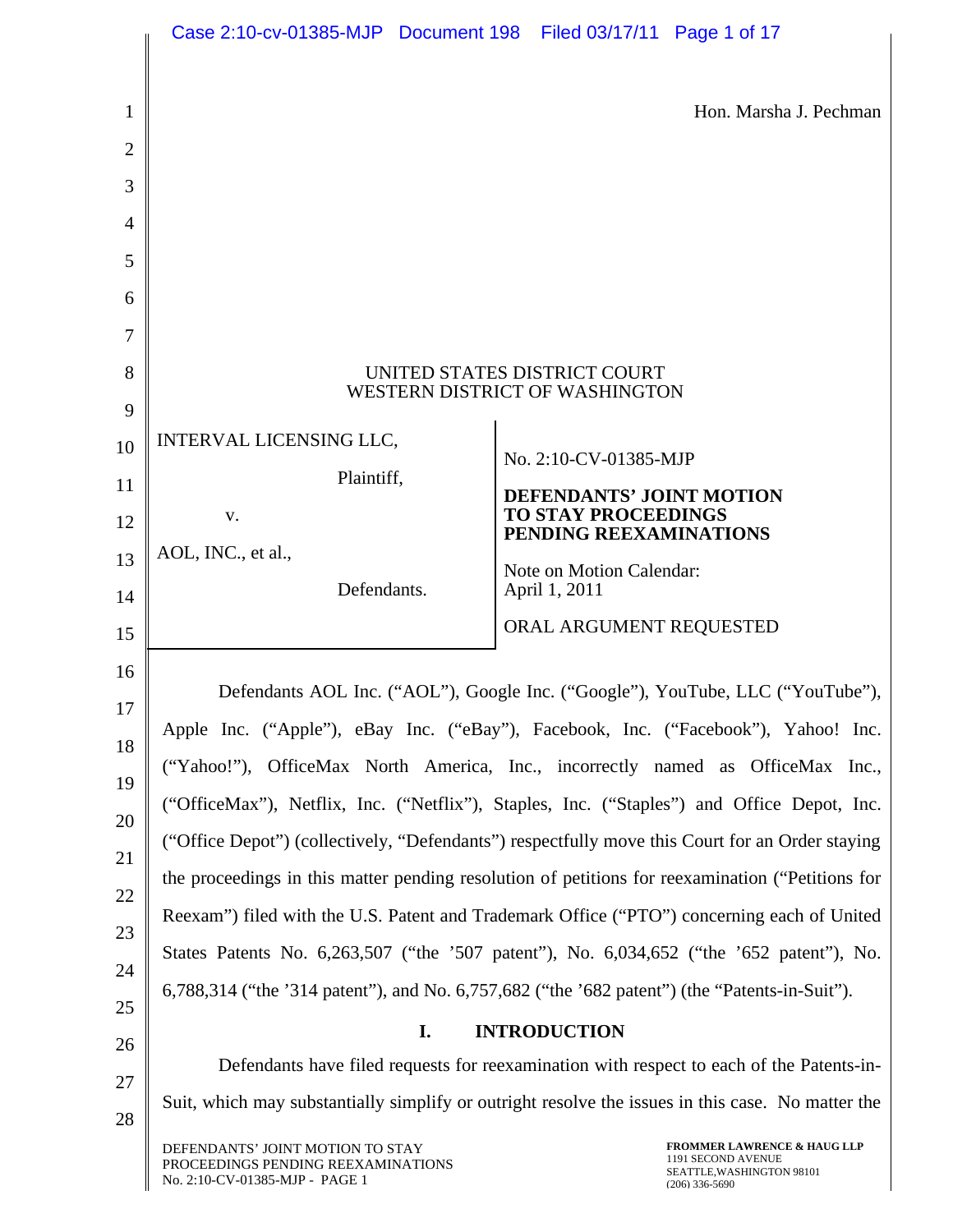1 2 3 4 5 6 7 outcome of the reexaminations, substantial economies will be gained from a stay. If the reexamination results in the PTO rejecting and canceling some or all of the asserted claims, this litigation will end or at least be narrowed. If the claims are amended in reexamination, or if Interval makes arguments during the reexamination process to the PTO in an attempt to overcome rejections based on the prior art, the prosecution history of the Patents-in-Suit will have changed and, in the absence of a stay, the work of the Court and the Parties prior to the PTO's final disposition will need to be redone.

8 9

#### **II. THE THREE FACTORS COURTS CONSIDER IN DETERMINING WHETHER TO STAY A PATENT INFRINGEMENT CASE ALL STRONGLY FAVOR STAY**

10 11 12 13 14 15 16 Plaintiff Interval Licensing LLC ("Interval") filed suit against Defendants on August 27, 2010, asserting claims for infringement of the '507 and '682 patents against all defendants and claims for infringement of the '314 and '652 patents against Apple, Google, Yahoo!, and AOL. (*See* D.I. 1, 153; Walters Decl., Ex. A, the '507 patent; Walters Decl., Ex. B, the '682 patent; Walters Decl., Ex. C, the '652 patent; Walters Decl., Ex. D, the '314 patent.) The four patents together contain 182 claims, and it was not until Interval served its infringement contentions on December 28, 2010 that Defendants were on notice of the claims asserted ("Asserted Claims").

Defendants have identified multiple prior art references that they contend invalidate the

18 Asserted Claims. These prior art references cited in the Petitions include at least the following:

19

17

| <b>Patent-in-Suit</b> | New Prior Art Cited in the Reexaminations or Art<br>Presented in New Light       |
|-----------------------|----------------------------------------------------------------------------------|
| 6,263,507             | "Network Plus", Walter Bender <i>et al.</i> , January 12-13,<br>1988             |
|                       | • "Cluster-Based Text Categorization: A Comparison of                            |
|                       | Category Search Strategies", Makoto Iwayama, July 9-<br>13, 1995                 |
|                       | "The Fishwrap Personalized News System", Pascal R.<br>Chesnais et al., June 1995 |

No. 2:10-CV-01385-MJP - PAGE 2

**FROMMER LAWRENCE & HAUG LLP**  SEATTLE,WASHINGTON 98101 (206) 336-5690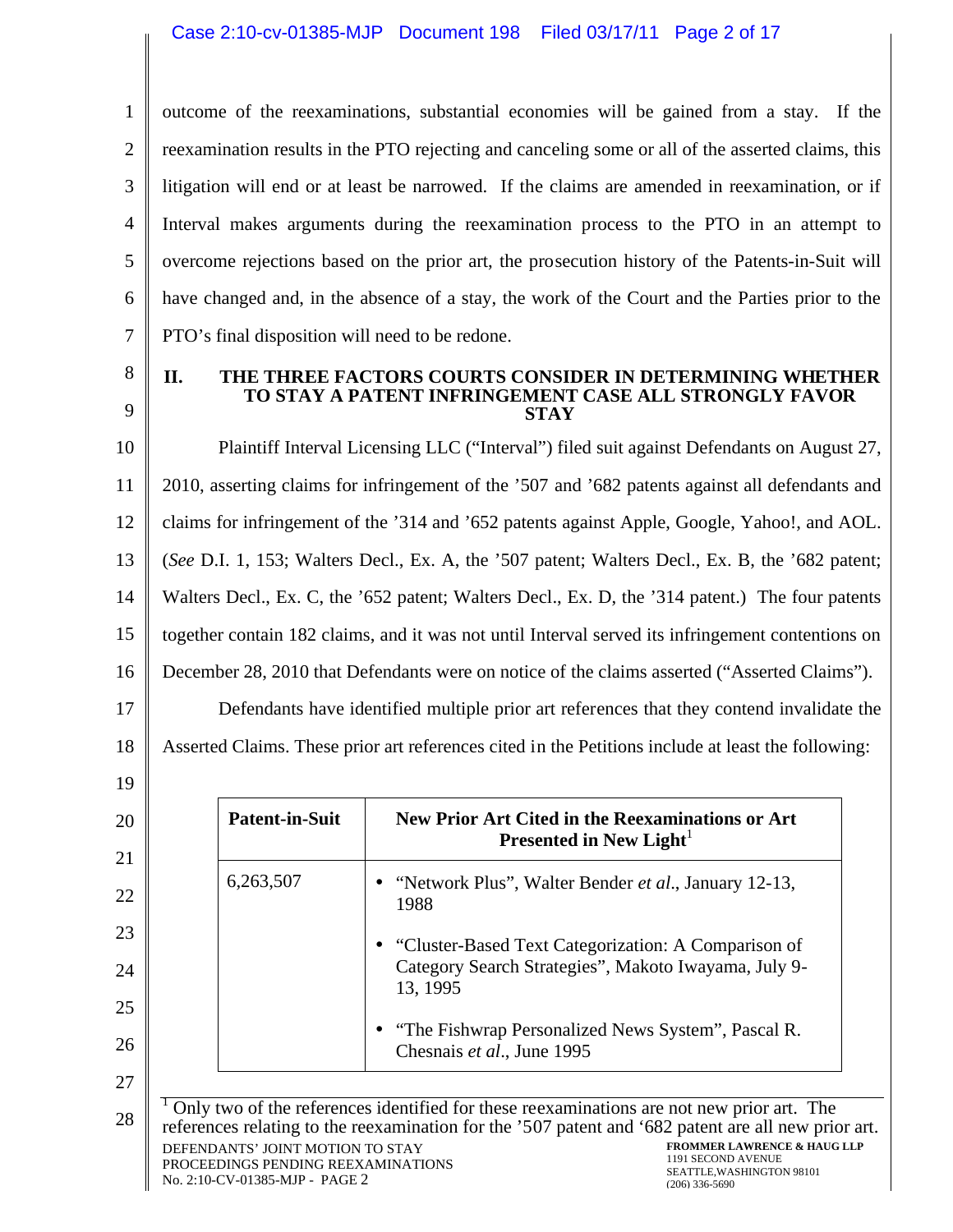|          |           | Case 2:10-cv-01385-MJP  Document 198  Filed 03/17/11  Page 3 of 17                       |
|----------|-----------|------------------------------------------------------------------------------------------|
| 1        |           | "Classifying News Stories using Memory Based                                             |
| 2        |           | Reasoning", Brij Masand, June 1992                                                       |
| 3        |           | "WebWatcher: Machine Learning and Hypertext",<br>Thorsten Joachims, et al., May 29, 1995 |
| 4<br>5   |           | JP Publication No. H07-114572 to Yuasa                                                   |
| 6        |           | "Wire Service Transmission Guidelines", Number 84-2,                                     |
| 7        |           | June 14, 1984                                                                            |
| 8        |           | "The Associated Press Stylebook and Libel Manual",<br>The Associated Press, 1994         |
| 9        | 6,757,682 | U.S. Patent No. 7,082,407 to Bezos                                                       |
| 10       |           | U.S. Patent No. 6,466,918 to Spiegel et al.                                              |
| 11       |           | U.S. Patent No. 6,195,657 to Rucker et al.                                               |
| 12       |           | U.S. Patent No. 6,049,777 to Sheena                                                      |
| 13       |           | U.S. Patent No. 6,681,369 to Meunier                                                     |
| 14<br>15 | 6,034,652 | U.S. Patent No. 5,748,190 to Kjorsvik                                                    |
| 16       |           | U.S. Patent No. 5,781,894 to Petrecca, et al.                                            |
|          |           |                                                                                          |
| $17\,$   |           | U.S. Patent No. 5,913,040 to Rakavy, et al.                                              |
| 18       |           | "Director Demystified", Roberts, Jason, 1995                                             |
| 19       |           | U.S. Patent No. 5,740,549 to Reilly, et al.                                              |
| 20       |           | U.S. Patent No. 5,796,945 to Tarabella                                                   |
| 21       | 6,788,314 | U.S. Patent No. 5,748,190 to Kjorsvik                                                    |
| 22       |           |                                                                                          |

• "Buying a Real Computer Monitor," Popular

• U.S. Patent No. 5,913,040 to Rakavy, *et al.*

Electronics, October 1984.

(hereafter "the Cited References"). (*See* Walters Decl., Ex. E, Request for *Ex Parte*

Reexamination and Detailed Statement in Support as to '507 patent (without exhibits); Walters

Decl., Ex. F, Request for *Inter Partes* Reexamination and Detailed Statement in Support as to

23 24

25

26

27 28

> DEFENDANTS' JOINT MOTION TO STAY PROCEEDINGS PENDING REEXAMINATIONS No. 2:10-CV-01385-MJP - PAGE 3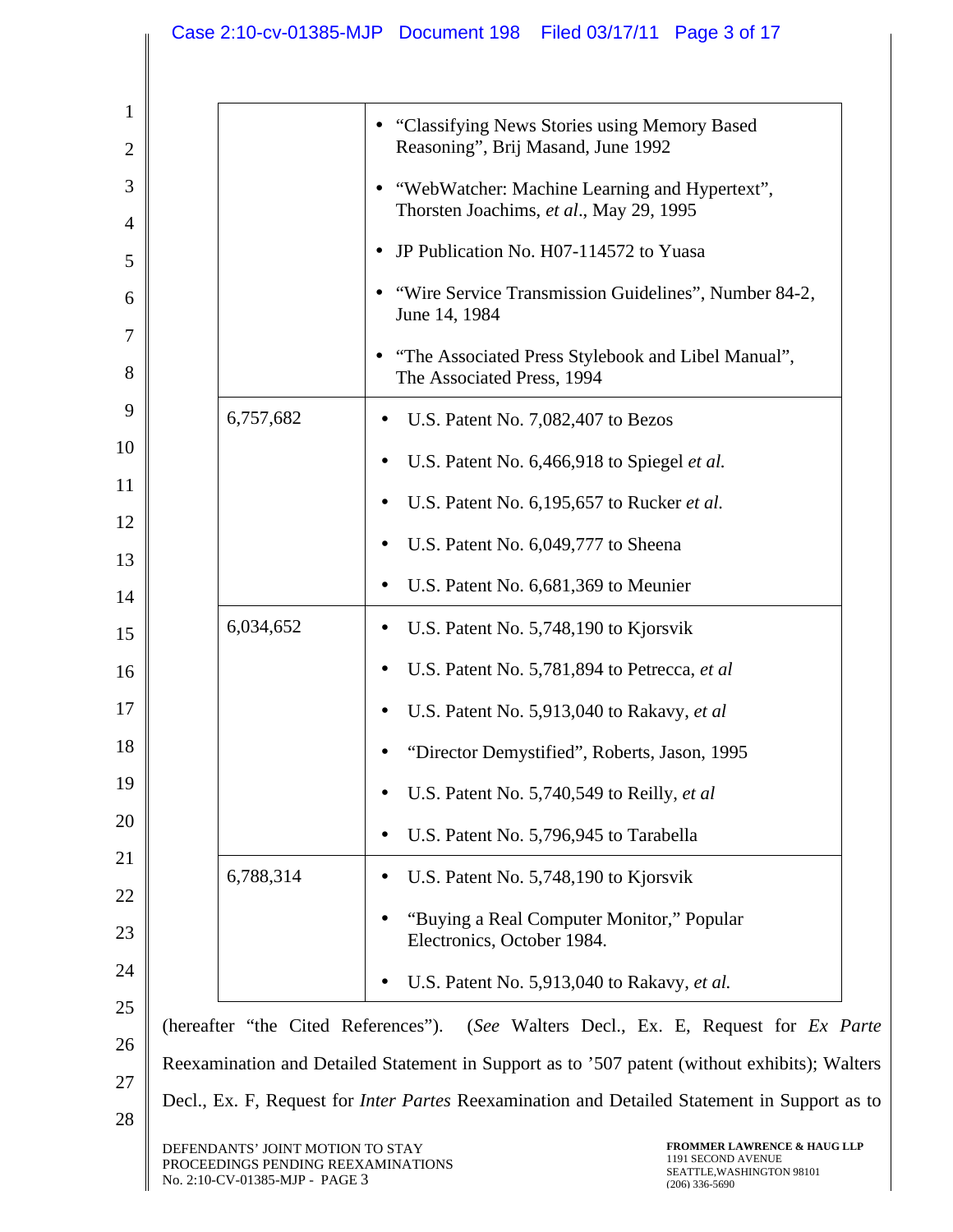1 2 3 4 5 6 '682 patent (without exhibits); Walters Decl., Ex. G, Request for *Ex Parte* Reexamination and Detailed Statement in Support as to '652 patent (without exhibits); Walters Decl., Ex. H, Request for *Inter Partes* Reexamination and Detailed Statement in Support as to '314 patent (without exhibits).) As described in detail in the Petitions for Reexamination, the Patent Examiner either did not have, or did not rely upon, the majority of the Cited References during the prosecution of the Patents-in-Suit. (*Id*.)

7

### **III. PETITIONS FOR REEXAMINATION**

8 9 10 11 12 13 14 15 16 17 18 Any person at any time may file a request for reexamination with the PTO, identifying prior art patents or publications that may affect the validity of an issued patent. 35 U.S.C. §§ 301, 302. If, in response to the reexamination requests, the PTO determines that the cited prior art raises "a substantial new question of patentability affecting any claim of the patent," the PTO will grant the request and order reexamination of the patent. *Id.* at § 304. Once initiated, all reexamination proceedings must "be conducted with special dispatch." *Id*. at §§ 305, 314; 37 C.F.R. § 1.550(a). Moreover, *ex parte* reexaminations of patents "involved in litigation . . . will have priority over all other cases." MANUAL OF PATENT EXAMINING PROCEDURE §§ 2261, 2661 (8th ed., rev. 8, July 2010). At the conclusion of the reexamination proceeding, the PTO may cancel or confirm existing claims, or it may allow amended or completely new claims to issue. 35 U.S.C. § 307(a).

19 20 21 22 23 24 25 26 27 28 DEFENDANTS' JOINT MOTION TO STAY **FROMMER LAWRENCE & HAUG LLP**  92% of all *ex parte* petitions for reexamination and 96% of all *inter partes* petitions for reexamination are granted. (*See* Walters Decl., Ex. I, *Ex Parte* Reexamination Filing Data— Dec. 31, 2010; Walters Decl., Ex. J, *Inter Partes* Reexamination Filing Data—Dec. 31, 2010.) Of those cases in which a petition for reexamination is granted, 77% of all *ex parte* reexaminations and 90% of all *inter partes* reexaminations result in the claims being amended or cancelled. (*See id*.); *see also Pacific Biosci. Labs., Inc. v. Pretika Corp*., \_\_ F. Supp. 2d \_\_, No. C10-0231JLR, 2011 WL 65950, at \*2-3 (W.D. Wash. Jan. 10, 2011) (granting stay because, among other things, "statistics published by the PTO. . .demonstrate that in over 75% of cases in which reexamination requests are granted, claims are either changed or cancelled"). Thus, in only 23% of *ex parte* reexaminations and in only 10% of *inter partes reexaminations*

PROCEEDINGS PENDING REEXAMINATIONS No. 2:10-CV-01385-MJP - PAGE 4

1191 SECOND AVENUE SEATTLE,WASHINGTON 98101 (206) 336-5690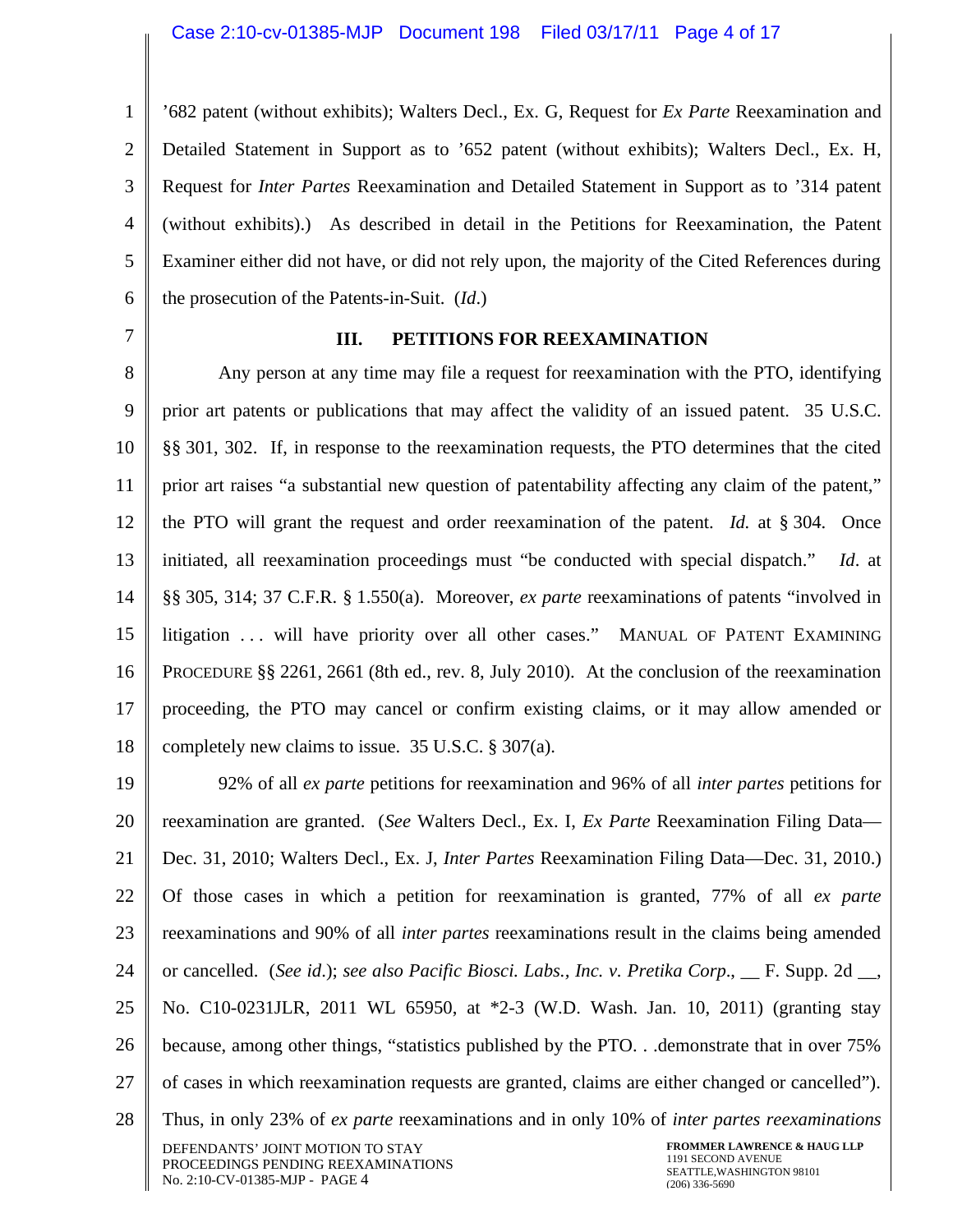are all claims of a patent confirmed. (*See* Ex. I.)

Interval, of course, would be precluded from litigating any Asserted Claims that are cancelled as a result of reexamination; likewise, Defendants would have intervening rights as to any amended claims at least for the period prior to issuance of any reexamination certificates. *See* 35 U.S.C. § 307(b). As such, if no stay is granted there exists a strong likelihood that some or all of the anticipated work to be conducted by the Parties and the Court prior to final disposition by the PTO would be for naught.

8

7

1

2

3

4

5

6

### **IV. ARGUMENT AND AUTHORITY**

9

# **A. This Court Has Broad Discretion To Stay This Case**

10 11 12 13 14 15 16 17 18 19 20 21 22 23 "Courts have inherent power to manage their dockets and stay proceedings, including the authority to order a stay pending conclusion of a PTO reexamination." *Ethicon, Inc. v. Quigg*, 849 F.2d 1422, 1426–27 (Fed. Cir. 1988) (internal citations omitted). In passing the legislation establishing the reexamination proceeding, Congress stated its approval "to provide an inexpensive, expedient means of determining patent validity which, if available and practical, should be deferred to by the courts." *ASCII Corp. v. STD Entm't USA, Inc*., 844 F. Supp. 1378, 1380 (N.D. Cal. 1994) (citing *Digital Magnetic Sys., Inc. v. Ansley*, 213 U.S.P.Q. 290 (W.D. Okla. 1982)). Given the congressional intent that district courts use the PTO's "specialized expertise to reduce costly and time-consuming litigation[,]" courts can exercise their discretion to stay proceedings pending the conclusion of a reexamination. *Atlantic Constr. Fabrics, Inc. v. Metrochem, Inc.*, No. 03-5645, 2007 WL 2963823, at \*1 (W.D. Wash. Oct. 9, 2007) (internal quotations omitted); *see also ASCII Corp.*, 844 F. Supp. at 1380 (noting that, in granting stay, courts have inherent power to stay a proceeding to prevent "costly pre-trial maneuvering which attempts to circumvent the reexamination procedure").

24 25 26 27 28 In deciding whether to stay a patent case pending the outcome of a reexamination proceeding, courts typically consider three factors: (1) whether a stay will clarify or simplify the issues in question and trial of a case; (2) the stage of the litigation; and (3) whether a stay will unduly prejudice or present a clear tactical disadvantage to the non-moving party. *Wre-Hol, LLC v. Pharos Sci. & Applications*, No. C09-1642 MJP, 2010 WL 2985685, at \*2 (W.D.

DEFENDANTS' JOINT MOTION TO STAY PROCEEDINGS PENDING REEXAMINATIONS No. 2:10-CV-01385-MJP - PAGE 5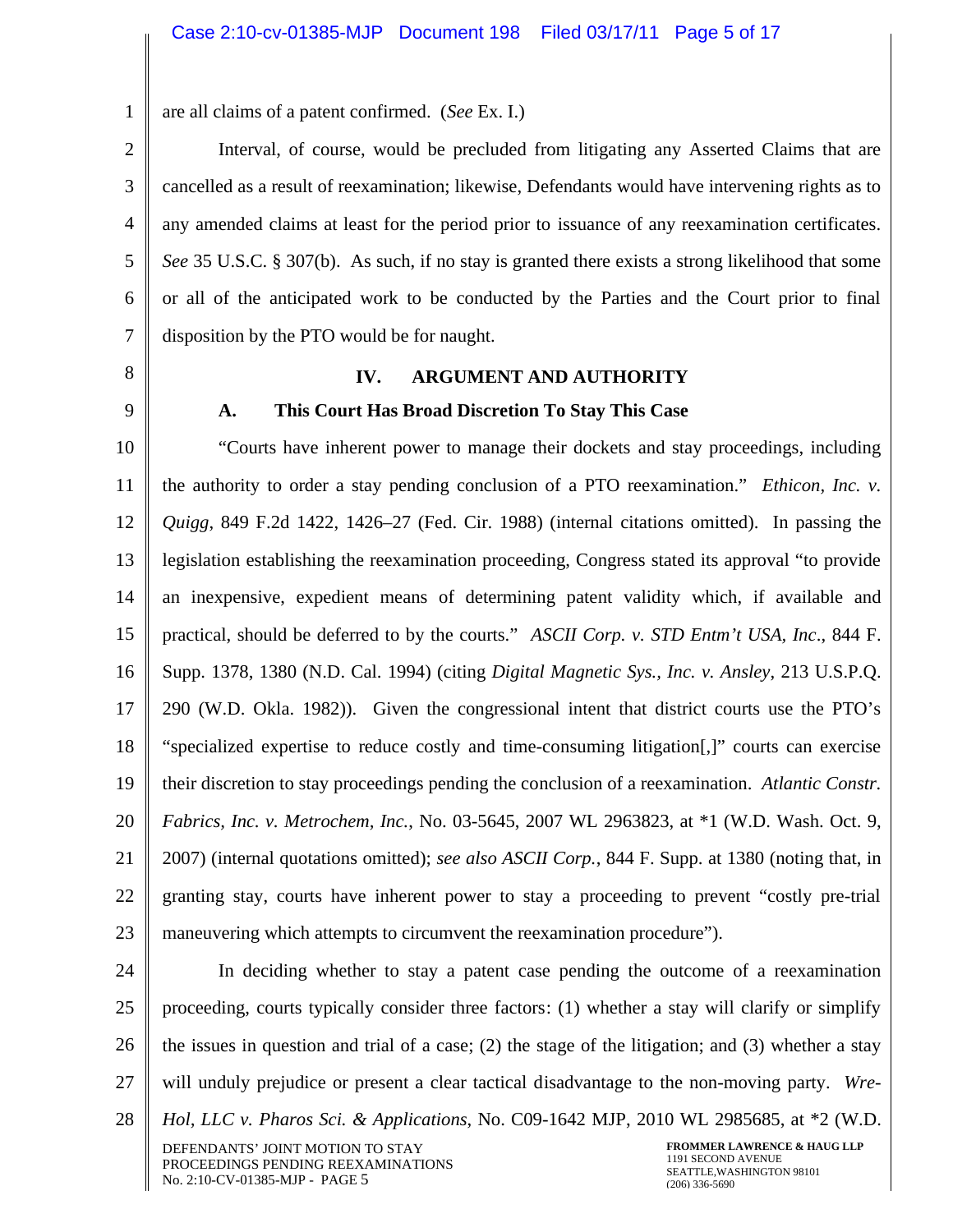# Case 2:10-cv-01385-MJP Document 198 Filed 03/17/11 Page 6 of 17

| $\mathbf{1}$               | Wash. July 23, 2010); F5 Networks, Inc. v. A10 Networks, Inc., No. C10-654MJP, 2010 WL                                                                                                       |
|----------------------------|----------------------------------------------------------------------------------------------------------------------------------------------------------------------------------------------|
| $\overline{2}$             | 5138375, at *1-2 (W.D. Wash. Dec. 10, 2010); <i>Donnelly Corp. v. Guardian Indus. Corp.</i> , No.                                                                                            |
| 3                          | 05-74444, 2007 WL 3104794, at *4 (E.D. Mich. Oct. 22, 2007); Card Tech. Corp. v. DataCard                                                                                                    |
| 4                          | Corp., No. 05-2546, 2007 WL 2156320, at *3 (D. Minn. July 23, 2007).                                                                                                                         |
| 5                          | Considering these factors, district courts in the Western District of Washington and                                                                                                         |
| 6                          | elsewhere in the Ninth Circuit routinely have stayed patent infringement cases based on a                                                                                                    |
| 7                          | request for reexamination. See, e.g., Wre-Hol, LLC, 2010 WL 2985685, at *2; Pactool Int'l                                                                                                    |
| 8                          | Ltd. v. Dewalt Indus. Tool Co., No. C06-5367BHS, 2008 WL 312677, at *1 (W.D. Wash. Feb.                                                                                                      |
| 9                          | 1, 2008); see also ASCII Corp., 844 F. Supp. at 1381; Akeena Solar Inc. v. Zep Solar Inc., No.                                                                                               |
| 10                         | C 09-05040 JSW, 2010 WL 1526388, at *4 (N.D. Cal. Apr. 14, 2010); <i>Ho Keung Tse v. Apple</i>                                                                                               |
| 11                         | <i>Inc.</i> , No. C 06-06573 SBA, 2007 WL 2904279, at *5 (N.D. Cal. Oct. 4, 2007). <sup>2</sup>                                                                                              |
| 12                         | <b>This Court Should Stay This Case</b><br><b>B.</b>                                                                                                                                         |
| 13                         | All three factors considered by courts in deciding whether to stay litigation pending                                                                                                        |
| 14                         | reexamination weigh heavily in favor of staying these proceedings.                                                                                                                           |
| 15                         |                                                                                                                                                                                              |
|                            |                                                                                                                                                                                              |
|                            | 1.<br>A Stay Is Likely to Simplify or Eliminate Issues in Question, Thereby<br><b>Promoting Judicial Economy</b>                                                                             |
| 16<br>17                   | The first factor—whether a stay may simplify the issues in question—strongly favors a                                                                                                        |
| 18                         | stay of this action. The Federal Circuit recognizes that reexamination proceedings resulting in                                                                                              |
| 19                         | cancellation, clarification, or limitation of claims simplify litigation. See Ethicon, 849 F.2d at                                                                                           |
|                            | 1428. Indeed, "[o]ne purpose of the reexamination procedure is to eliminate trial on claims that                                                                                             |
|                            | are cancelled." Gould v. Control Laser Corp., 705 F.2d 1340, 1342 (Fed. Cir. 1983). Where                                                                                                    |
|                            | the claim survives reexamination, trial of the issues can be facilitated "by providing the district"                                                                                         |
|                            | court with the expert view of the PTO." Id.                                                                                                                                                  |
| 20<br>21<br>22<br>23<br>24 |                                                                                                                                                                                              |
| 25                         | District courts have recognized the efficiency of granting stays, like the one requested here,                                                                                               |
| 26                         | prior to the PTO's decision on whether to grant the reexamination request. See, e.g., Akeena<br>Solar, Inc. v. Zep Solar Inc., No. 09-05040 JSW, 2010 WL 1526388, at *2 (N.D. Cal. April 14, |
| 27                         | 2010) (granting stay based on pending request, noting that "there is no 'general prohibition<br>against staying' an action simply because the PTO has not yet decided whether to order the   |
| 28                         | inter partes reexamination"); see also ASCII Corp., 844 F. Supp. at 1381 (staying case before<br>reexamination request was even filed but ordering that request be filed within 30 days).    |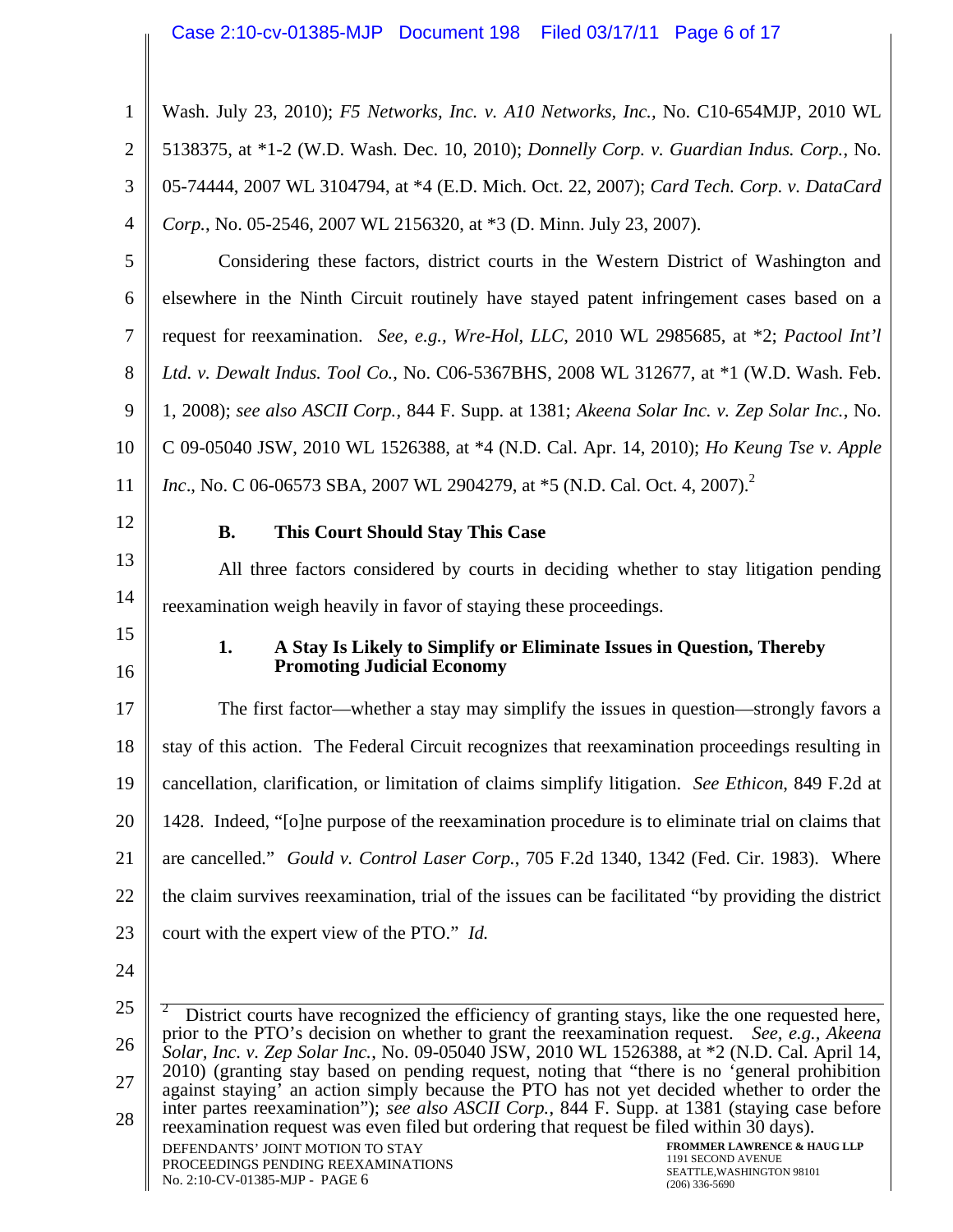### Case 2:10-cv-01385-MJP Document 198 Filed 03/17/11 Page 7 of 17

1

2

3

4

5

6

7

In the instant case, if this Court grants the Defendants' request to stay the litigation, the PTO will have time to review the requests for reexamination and the newly-presented prior art that will likely form the basis for cancellation or amendment of the claims. *See Bausch & Lomb Inc. v. Alcon Labs, Inc.*, 914 F. Supp. 951, 953 (W.D.N.Y. 1996) (recognizing the PTO's "expertise in deciding issues of patentability" as a compelling reason to stay litigation). As explained above, the PTO liberally grants *ex parte* (92%) and inter parties (96%) reexamination requests, and the reexaminations will likely result in the cancellation or amendment of the great

8 9 majority (77% for *ex parte* and 90% for *inter partes*) of claims reviewed during the proceedings.

10 11 12 13 14 15 16 17 18 19 20 21 22 23 24 25 26 27 28 Because the reexaminations will likely result in the cancellation or amendment of the Asserted Claims, judicial efficiency strongly favors staying this litigation until the reexamination proceedings have concluded in order to avoid wasteful discovery and litigation efforts. *See Implicit Networks, Inc. v. Advanced Micro Devices, Inc.*, No. C08-184JLR, 2009 WL 357902, at \*2 (W.D. Wash. Feb. 9, 2009) (granting stay because, among other things, reexamination proceedings "could substantially limit or narrow the issues."). As one court noted, because "92% of patents being reexamined change in some way," the "Court cannot ignore this possibility" that it will "enabl[e] futile litigation that may have to be repeated if the patent changes." *Aten Int'l Co. v. Emine Tech. Co.*, No. SACV 09-0843 AG(MLGx), 2010 WL 1462110, at \*7 (C.D. Cal. April 22, 2010). Further, for the Patents-in-Suit, the reexaminations will be the first time that the novelty and/or nonobviousness of the Asserted Claims will be examined with a more thorough understanding of the existing prior art. It is, therefore, probable that the intrinsic record for claim construction, including the prosecution history of the Patents-in-Suit during the reexamination process, will be vastly expanded by the reexamination of the Asserted Claims. For example, if the claims are amended in reexamination, or Interval makes arguments to the PTO in an attempt to overcome rejections based on the prior art, these actions will expand the intrinsic record the Court must consider for claim construction. *See, e.g.*, *CVI/Beta Ventures, Inc. v. Tura LP*, 112 F.3d 1146, 1158 (Fed. Cir. 1997) (during reexamination, patentee may "commit to a particular meaning for a patent term, which meaning

DEFENDANTS' JOINT MOTION TO STAY PROCEEDINGS PENDING REEXAMINATIONS No. 2:10-CV-01385-MJP - PAGE 7

**FROMMER LAWRENCE & HAUG LLP**  1191 SECOND AVENUE SEATTLE,WASHINGTON 98101 (206) 336-5690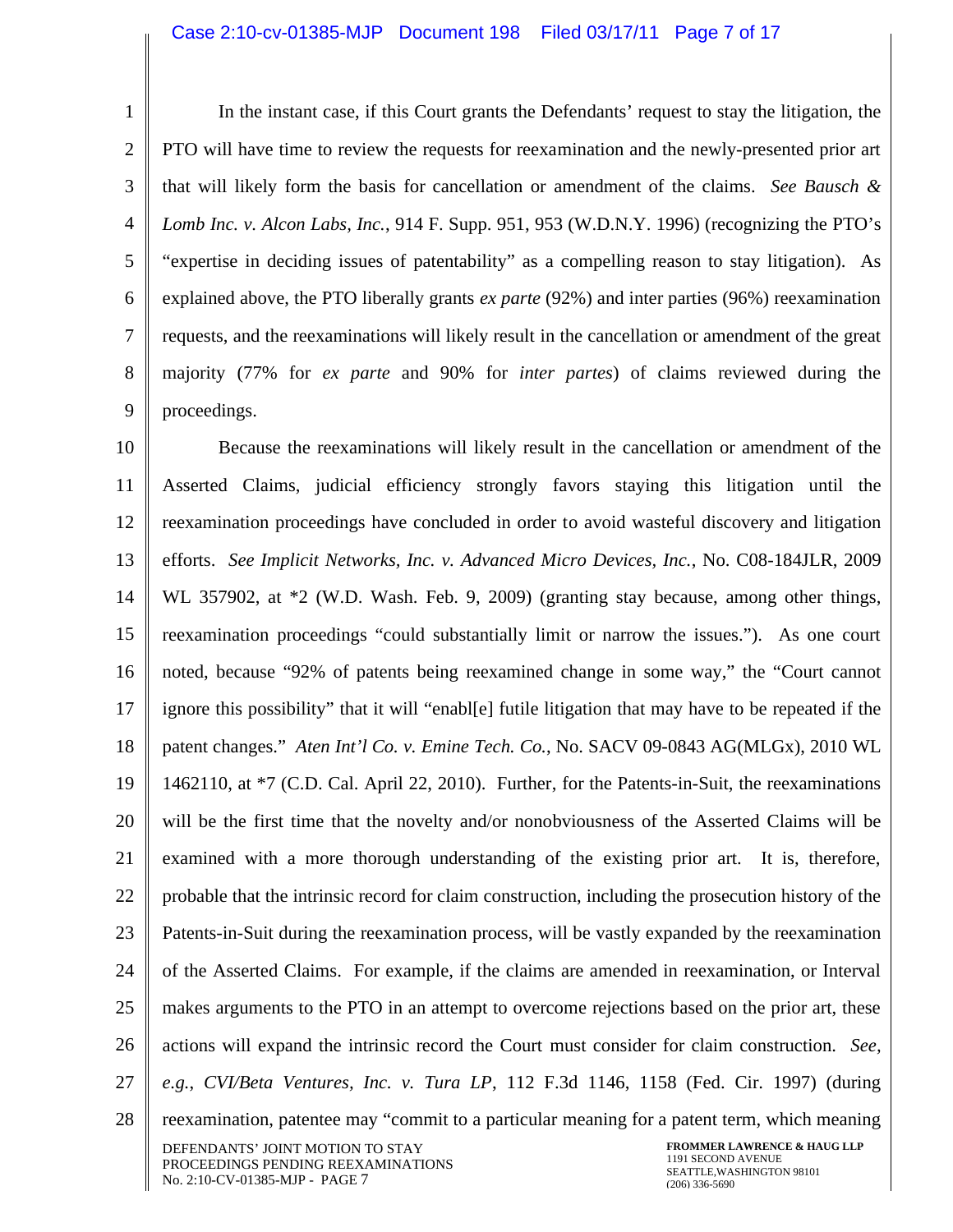1 2 3 4 5 is then binding in litigation"); *In re Cygnus Telecomms. Tech., LLC, Patent Litig.*, 385 F. Supp. 2d 1022, 1024 (N.D. Cal. 2005) (noting that reexamination can provide court "a richer prosecution history" for claim construction). Failing to stay these proceedings will likely require the Court to revisit claim construction multiple times to account for ongoing developments in the parallel reexamination proceedings.

6 7 8 9 10 11 12 13 Further, Section 307(b) of the patent statute provides that a third party has the absolute right to make, use, and sell any product that existed prior to the issuance of any amended or new claims that emerge from reexamination to the extent they are not covered by an original claim that survives reexamination unaltered. 35 U.S.C. § 307(b). Thus, Interval cannot retroactively assert any new or amended claims against the Defendants should any new or amended claims emerge from the reexamination process. In any event, with the large number of diverse Defendants and accused products/services, the litigation will most likely be drastically changed as a result of reexamination.

- 14
- 15

16

# This factor militates heavily in favor of the Court entering a stay.

# **2. A Stay Is Appropriate Because Substantial Discovery, Claim Construction, Motion Practice, Pre-Trial, and Trial Work Remain**

Courts have stayed cases in similar stages to avoid potentially needless litigation efforts

and expenses. *Pacific Biosci. Labs., Inc.,* 2011 WL 65950, at \*4 (noting "the relatively early

stage of the litigation also weighs in favor of granting the stay"); *Pacific Biosci. Labs. v. Nutra* 

*Luxe MD, LLC*, No. C10-0230JLR, 2011 WL 65947, at \*4 (W.D. Wash. Jan. 10, 2011) ("*Nutra* 

*Luxe*" case) (same); *Pactool Int'l Ltd.*, 2008 WL 312677, at \*1 (same). Stays also have been

17 18 19 20 21 22 The second factor also favors entry of a stay. Similar to the circumstances presented in *Wre-Hol, LLC,* this case is in its infancy. 2010 WL 2985685, at \*2. This Court just recently entered the Scheduling Order in the case, setting a *Markman* hearing for July 2011 and the initial trial for June 2012. (D.I. 178.) Under the Scheduling Order, the Defendants just recently (on February 28, 2011) served Invalidity and Non-Infringement Contentions, and although discovery has commenced, it is in its early stages and is not scheduled to conclude until November 2011, leaving the balance of the substantive work in the case uncompleted.

23 24

25

26

27

28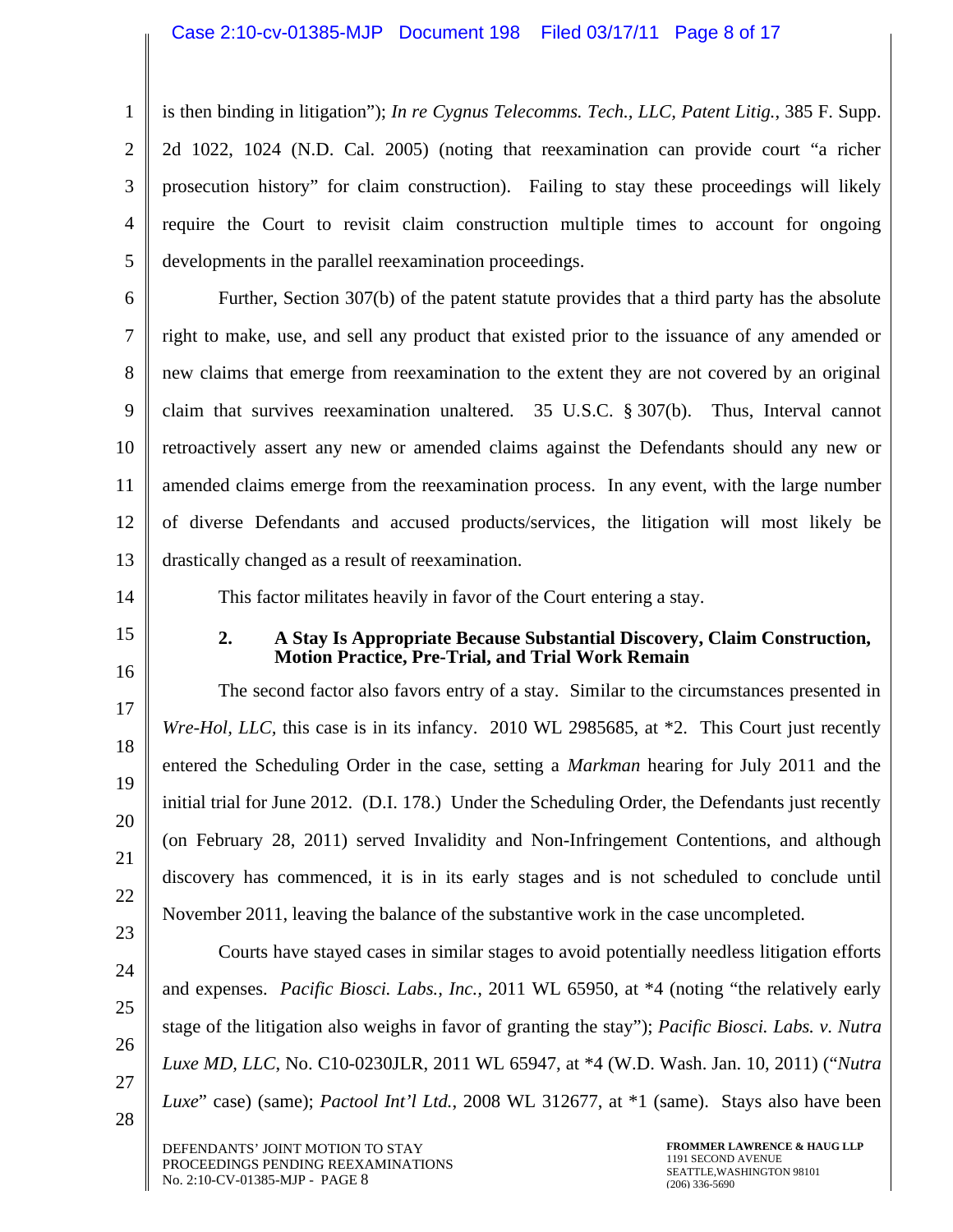|                | Case 2:10-cv-01385-MJP Document 198 Filed 03/17/11 Page 9 of 17                                                                                                                                                           |  |  |  |  |
|----------------|---------------------------------------------------------------------------------------------------------------------------------------------------------------------------------------------------------------------------|--|--|--|--|
|                |                                                                                                                                                                                                                           |  |  |  |  |
| $\mathbf{1}$   | ordered in cases that were much further along than this case, including, for example:                                                                                                                                     |  |  |  |  |
| $\overline{2}$ | Discovery and claim construction were complete, and the case was four months                                                                                                                                              |  |  |  |  |
| 3              | from trial. 3M Innovative Props. Co. v. DuPont Dow Elastomers LLC, No. 03-<br>3364, 2005 WL 2216317, at *3 (D. Minn. Sept. 8, 2005).                                                                                      |  |  |  |  |
| $\overline{4}$ | The case was eight years old and two months from trial. <i>Middleton</i> , <i>Middleton</i> ,                                                                                                                             |  |  |  |  |
| 5              | Inc. v. Minnesota Mining & Mfg. Co., No. 4:03-CV-40493, 2004 WL 1968669,<br>at *8-9 (S.D. Iowa Aug. 24, 2004).                                                                                                            |  |  |  |  |
| 6              | The parties had conducted substantial discovery, filed summary judgment                                                                                                                                                   |  |  |  |  |
| $\tau$<br>8    | motions, and begun Markman claim construction briefing. Softview Computer<br>Prods. Corp. v. Haworth, Inc., No. 97-CV-8815, 2000 WL 1134471, at *3, 56<br>U.S.P.Q.2d 1633, 1635 (S.D.N.Y. Aug. 9, 2000).                  |  |  |  |  |
| 9              |                                                                                                                                                                                                                           |  |  |  |  |
| 10             | The parties had completed substantial discovery, had conducted a pre-trial<br>conference, and were scheduled to go to trial. Loffland Bros. Co. v. Mid-                                                                   |  |  |  |  |
| 11             | Western Energy Corp., No. CIV-83-2255-E, 1985 WL 1483, 225 U.S.P.Q. 886,<br>887 (W.D. Okla. Jan. 3, 1985).                                                                                                                |  |  |  |  |
| 12             | The parties had completed substantial discovery, the pre-trial order was signed,                                                                                                                                          |  |  |  |  |
| 13             | and other than a handful of depositions, only trial remained. Grayling Indus.,<br>Inc. v. GPAC, Inc., No. 1:89-CV-451-ODE, 1991 WL 236196, 19 U.S.P.Q.2d                                                                  |  |  |  |  |
| 14             | 1872, 1873–74 (N.D. Ga. March 25, 1991).                                                                                                                                                                                  |  |  |  |  |
| 15             | The case had been on file for more than two years. Lentek Int'l, Inc. v. Sharper<br><i>Image Corp.</i> , 169 F. Supp. 2d 1360, 1363 (M.D. Fla. 2001).                                                                     |  |  |  |  |
| 16<br>17       | Given that stays may be granted at any time, a stay in this case, which is still in the beginning                                                                                                                         |  |  |  |  |
| 18             | stage, will not result in lost effort by the parties or by this Court, and, on balance, likely will                                                                                                                       |  |  |  |  |
| 19             | result in substantial savings. Factor two militates in favor of a stay.                                                                                                                                                   |  |  |  |  |
| 20             | 3.<br><b>Interval Will Not Be Unfairly Prejudiced By a Stay</b>                                                                                                                                                           |  |  |  |  |
| 21             | The final factor-whether a stay will unfairly prejudice Interval or present a clear                                                                                                                                       |  |  |  |  |
| 22             | tactical advantage to Defendants-also weighs in favor of granting a stay. A stay will not                                                                                                                                 |  |  |  |  |
| 23             | prejudice Interval, but the failure to stay the case may work substantial prejudice on the                                                                                                                                |  |  |  |  |
| 24             | Defendants should they be forced to expend substantial sums on litigation on Asserted Claims                                                                                                                              |  |  |  |  |
| 25             | that may be substantially amended or outright canceled in the reexamination. First, Interval is a                                                                                                                         |  |  |  |  |
| 26             | holding company and does not compete with the Defendants, so no "intangible" interests are at                                                                                                                             |  |  |  |  |
| 27             | stake. (See D.I. 153.) Thus, there is no danger of Interval losing market share or customers or                                                                                                                           |  |  |  |  |
| 28             | otherwise having its equitable rights affected should a stay be granted. Indeed, courts have                                                                                                                              |  |  |  |  |
|                | <b>FROMMER LAWRENCE &amp; HAUG LLP</b><br>DEFENDANTS' JOINT MOTION TO STAY<br>1191 SECOND AVENUE<br>PROCEEDINGS PENDING REEXAMINATIONS<br>SEATTLE, WASHINGTON 98101<br>No. 2:10-CV-01385-MJP - PAGE 9<br>$(206)$ 336-5690 |  |  |  |  |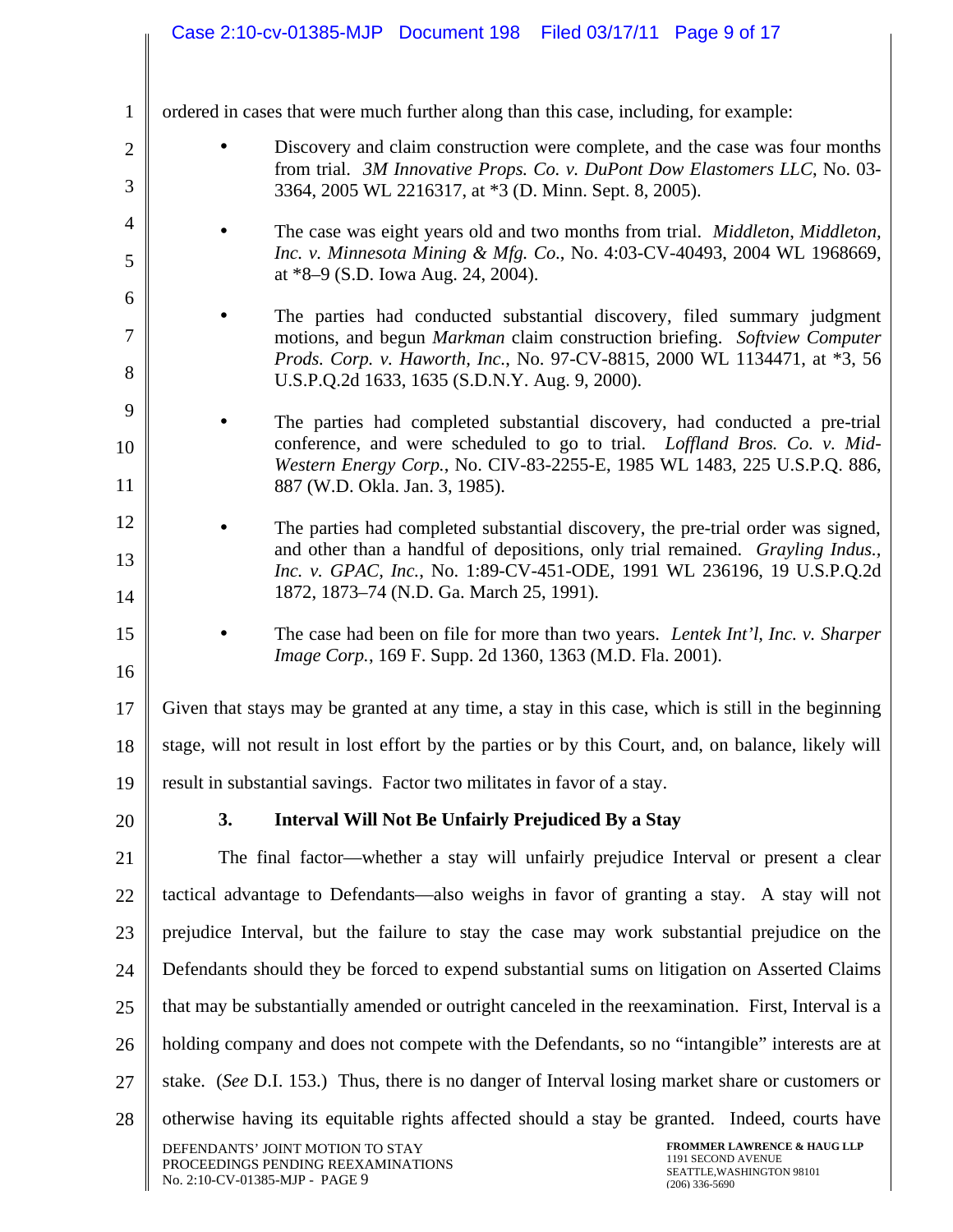1 2 3 4 5 6 7 8 9 10 11 12 13 14 routinely granted stays when, as here, the case is "a suit for money damages and plaintiff has never sought preliminary injunctive relief from the Court." *Emhart Indus., Inc.*, 1987 WL 6314, at \*2; *see also Implicit Networks, Inc.*, 2009 WL 357902, at \*3 ("[c]ourts have consistently found that a patent licensor cannot be prejudiced by a stay because monetary damages provide adequate redress for infringement"); *Middleton, Inc.*, 2004 WL 1968669, at \*8–9 (patentee never sold product and had no intention of doing so); *SP Technologies, LLC v. HTC Corp*., No. 08 C 3760, 2009 WL 1285933, at \*3 (N.D. Ill. May 6, 2009) (ordering stay in patent case brought by non-practicing patent-holding company; noting that plaintiff "has not pointed to any separate business interests that might be jeopardized by a delay pending reexamination" and because plaintiff "can always move to recover damages for such sales at the end of the litigation if [it] is successful on its claims"). Further, Interval's delay in filing an infringement case based on patents that issued between six and ten years ago further confirms that Interval cannot reasonably assert that it would suffer any competitive harm as a result of a stay.

15 16 17 18 19 Second, Interval can be fully compensated should it ultimately prevail after a stay. *See Softview Computer Prods. Corp.*, 56 U.S.P.Q.2d at 1635 (patentee not prejudiced by stay pending reexamination because patentee would be entitled to damages if he ultimately prevailed); *Implicit Networks, Inc.*, 2009 WL 357902, at \*3 (same). Thus, a stay will not monetarily harm Interval.

20 21 22 23 24 25 26 Third, as noted above, Interval delayed many years before filing this suit and is accusing systems that it knew or should have known of years ago. It is in no position to argue that staying this suit pending reexamination will cause it irreparable harm. In any event, numerous courts have found that that mere delay completing a suit does not demonstrate undue prejudice. *See, e.g.*, *id*., citing *Sorensen v. Black & Decker Corp.*, No. 06cv1572BTM, 2007 WL 2696590, at \*4 (S.D. Cal. Sep. 10, 2007) ("[t]he general prejudice of having to wait for resolution is not a persuasive reason to deny the motion for stay");

27

28

In contrast, if a stay is not entered, the potential for wasting of resources, both by the Court and the parties, is enormous. This potential is starkly illustrated by two related decisions

DEFENDANTS' JOINT MOTION TO STAY PROCEEDINGS PENDING REEXAMINATIONS No. 2:10-CV-01385-MJP - PAGE 10

**FROMMER LAWRENCE & HAUG LLP**  1191 SECOND AVENUE SEATTLE,WASHINGTON 98101 (206) 336-5690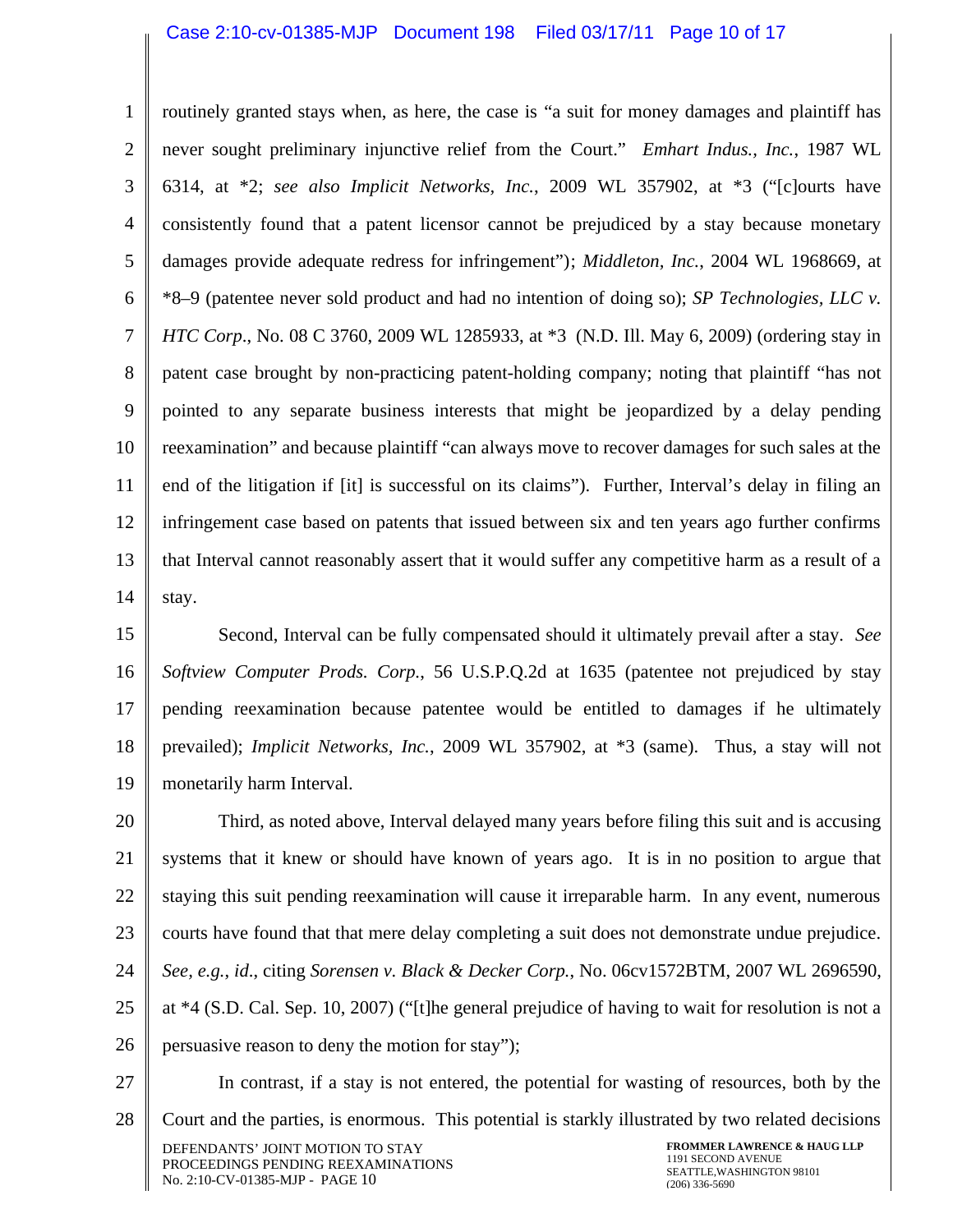1 2 3 4 by the Federal Circuit: *In re Translogic Tech., Inc.*, 504 F.3d 1249 (Fed. Cir. 2007) and *Translogic Tech., Inc. v. Hitachi, Ltd.*, 250 Fed. Appx. 988 (Fed. Cir. 2007), which concerned Translogic's suit for infringement of a patent that was simultaneously involved in reexamination.

5 6 7 8 9 10 11 12 13 14 15 16 17 The *Translogic* district court litigation proceeded in parallel with the PTO reexamination, but both proceedings produced dramatically different results. After several years of protracted litigation, the district court case resulted in a jury verdict and judgment of infringement and validity, and a damages award in the plaintiff's favor. But while all of that was going on in the district court, the PTO rejected the asserted claims of the same patent in reexamination. *See In re Translogic*, 504 F.3d at 1250. Appeals were taken of both the district court judgment and the PTO reexamination decision, and both were assigned to the same appellate panel at the Federal Circuit. *Id.* On appeal, the Federal Circuit affirmed the PTO's rejection of the asserted claims and found that the reexamination results trumped the district court judgment, vacating the district court judgment and directing the district court to dismiss the infringement case. *See Translogic (Hitachi)*, 250 Fed. Appx. at 988. The end result was that six years of district court litigation, with two jury trials and at least one summary judgment ruling, were all for naught, at untold cost to the parties and time lost by the district court.

18 19 20 21 22 23 24 25 26 27 28 Defendants face substantial potential prejudice if the stay is not granted (above and beyond being forced to litigate claims that are likely to be changed or cancelled). For example, despite the lack of merit in Interval's allegations, there exists a possibility that a judgment could be entered in Interval's favor that requires some or all of the Defendants to pay damages to Interval. As numerous courts have recognized, there may be no practical way for these Defendants to recover those damages from Interval should the PTO later determine that Asserted Claims are invalid. *See, e.g., Everything for Love.com, Inc. v. Tender Loving Things, Inc.*, No. CIV 02-2605-PHX-EHC, 2006 WL 2091706, at \*3–4 (D. Ariz. July 21, 2006); *Broadcast Innovation, L.L.C.*, 2006 WL 1897165, at \*10–11; *Bausch & Lomb, Inc.*, 914 F. Supp. at 952–53. Thus, Defendants could be required to pay a judgment on an invalid patent, without the ability to recover the monies paid. As these courts have noted, "[s]uch an outcome

DEFENDANTS' JOINT MOTION TO STAY PROCEEDINGS PENDING REEXAMINATIONS No. 2:10-CV-01385-MJP - PAGE 11

**FROMMER LAWRENCE & HAUG LLP**  1191 SECOND AVENUE SEATTLE,WASHINGTON 98101 (206) 336-5690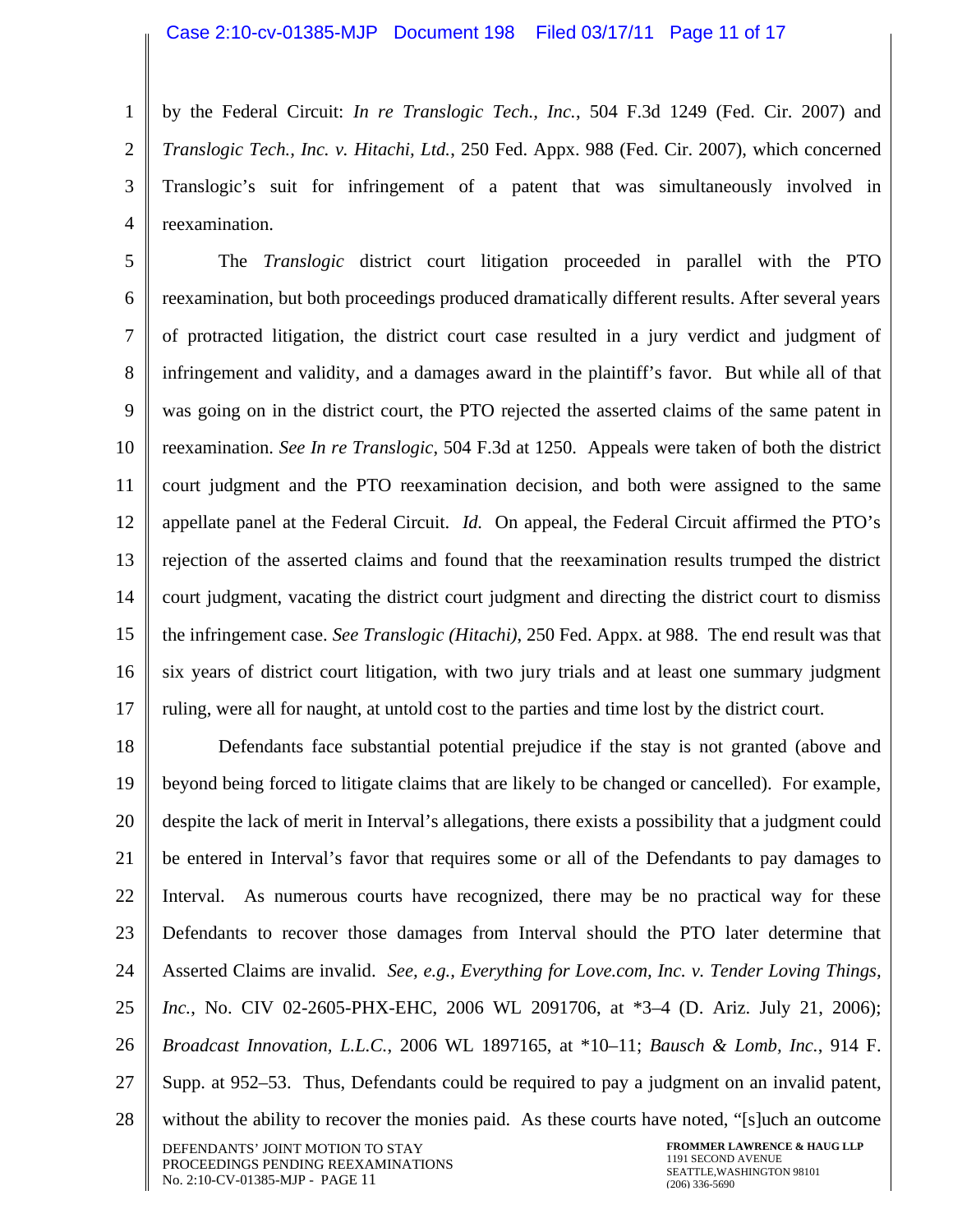# Case 2:10-cv-01385-MJP Document 198 Filed 03/17/11 Page 12 of 17

1 2 3 4 5 6 7 8 9 10 11 12 13 14 15 16 17 18 19 20 21 22 23 24 25 26 27 28 DEFENDANTS' JOINT MOTION TO STAY PROCEEDINGS PENDING REEXAMINATIONS No. 2:10-CV-01385-MJP - PAGE 12 **FROMMER LAWRENCE & HAUG LLP**  1191 SECOND AVENUE SEATTLE,WASHINGTON 98101 (206) 336-5690 is unacceptable." *Everything for Love.com, Inc.*, 2006 WL 2091706, at \*4 (quoting *Bausch & Lomb, Inc.*, 914 F. Supp. at 953); *Broadcast Innovation, L.L.C.*, 2006 WL 1897165, at \*7. **IV. CONCLUSION**  By granting a stay now, with a majority of the substantive work in the case yet to be begun, the Court can avoid the need for the parties and the Court to expend significant time, effort and resources that likely will be rendered moot by the PTO's reexamination of the Patents-in-Suit. Moreover, a stay will not prejudice Interval, but could spare the Defendants from substantial prejudice. For these reasons, and those stated above, Defendants respectfully request that the Court enter a stay of the litigation pending the completion of the reexaminations of the Patents-in-Suit. DATED: March 17, 2011 Respectfully Submitted, By: s/ Mark P. Walters Mark P. Walters (WSBA #30819) Dario A. Machleidt (WSBA #41860) FROMMER LAWRENCE & HAUG LLP 1191 Second Avenue Suite 2000 Seattle, WA 98101 Tel: 206-336-5684 Fax: 212-588-0500 E-mail: MWalters@flhlaw.com *Admitted Pro Hac Vice*  Michael A. Jacobs Matthew I. Kreeger Richard S.J. Hung Francis Ho Eric W. Ow MORRISON & FOERSTER LLP 425 Market Street San Francisco, California 94105-2482 Tel: 415-268-7000 Fax: 415-268-7522 *Attorneys for Defendant YAHOO! INC.*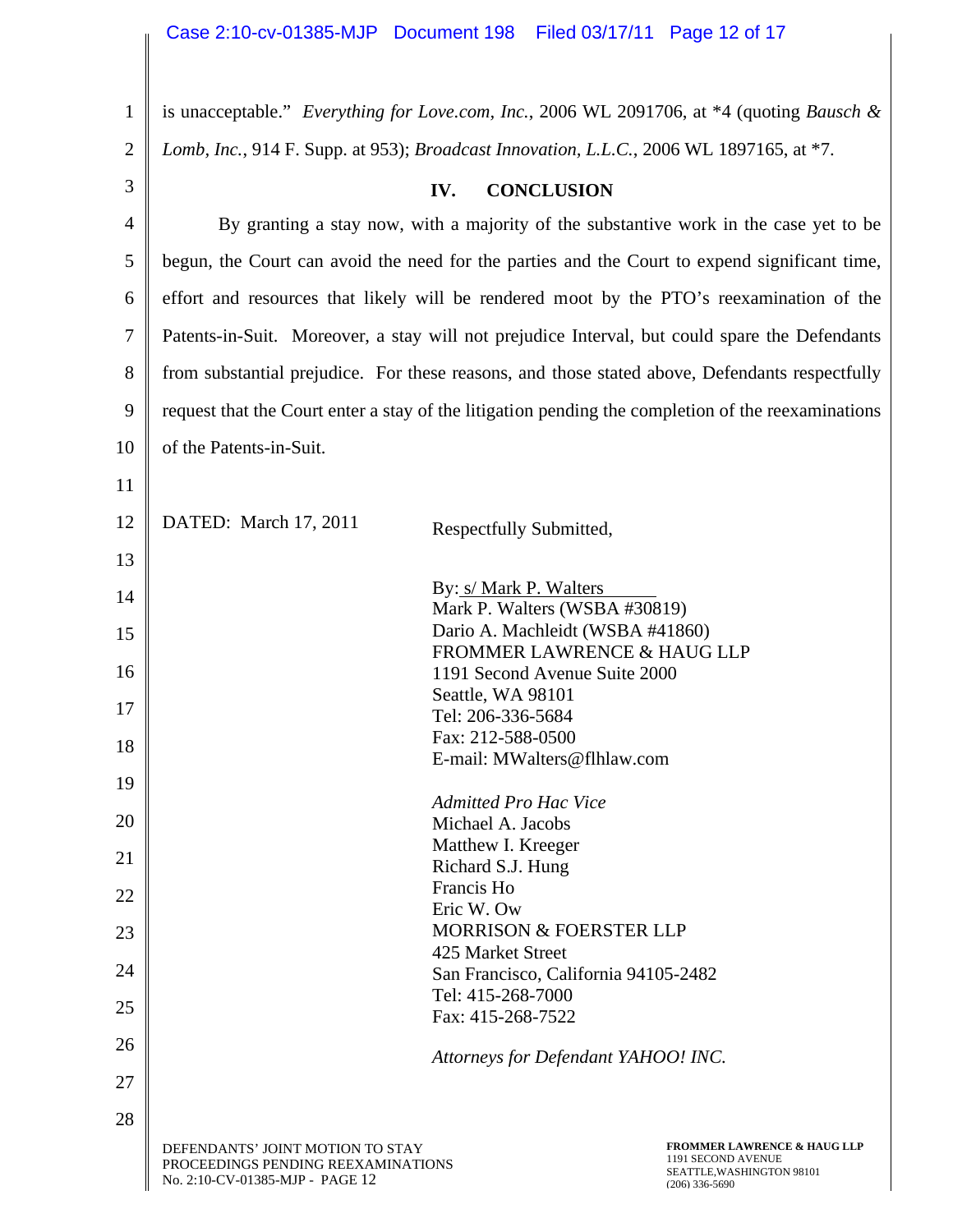|                | Case 2:10-cv-01385-MJP  Document 198  Filed 03/17/11  Page 13 of 17                                       |                                                |                                                                               |                                                                                                               |
|----------------|-----------------------------------------------------------------------------------------------------------|------------------------------------------------|-------------------------------------------------------------------------------|---------------------------------------------------------------------------------------------------------------|
|                |                                                                                                           |                                                |                                                                               |                                                                                                               |
| 1              |                                                                                                           |                                                | O'MELVENY & MYERS LLP                                                         |                                                                                                               |
| $\overline{2}$ |                                                                                                           | By: <i>s/ Brian M. Berliner</i>                |                                                                               |                                                                                                               |
| 3              |                                                                                                           |                                                |                                                                               | Brian M. Berliner, CA Bar No. 156732 (pro hac vice)<br>Neil L. Yang, CA Bar No. 262719 (pro hac vice)         |
| 4              |                                                                                                           | 400 South Hope Street<br>Los Angeles, CA 90071 |                                                                               |                                                                                                               |
| 5              |                                                                                                           |                                                | Telephone: 213.430.6000                                                       |                                                                                                               |
| 6              |                                                                                                           | Facsimile: 213.430.6407                        |                                                                               | Email: bberliner@omm.com; nyang@omm.com                                                                       |
| 7              |                                                                                                           |                                                |                                                                               | George A. Riley, CA Bar No. 118304 (pro hac vice)                                                             |
| 8              |                                                                                                           | vice)                                          |                                                                               | David S. Almeling, CA Bar No. 235449 (pro hac                                                                 |
| 9              |                                                                                                           |                                                |                                                                               | Two Embarcadero Center, 28th Floor San Francisco,                                                             |
| 10             |                                                                                                           | CA 94111-3823                                  | Telephone: 415.984.8700                                                       |                                                                                                               |
| 11             |                                                                                                           | Facsimile: 415.984.8701                        |                                                                               | Email: griley@omm.com; dalmeling@omm.com                                                                      |
| 12             |                                                                                                           |                                                | YARMUTH WILSDON CALFO PLLC                                                    |                                                                                                               |
| 13             |                                                                                                           |                                                | Scott T. Wilsdon, WSBA No. 20608<br>Jeremy E. Roller, WSBA No. 32021          |                                                                                                               |
| 14             |                                                                                                           | Seattle, WA 98101                              | 818 Stewart Street, Suite 1400                                                |                                                                                                               |
| 15             |                                                                                                           | Facsimile: 206.516.3888                        | Telephone: 206.516.3800                                                       |                                                                                                               |
| 16             |                                                                                                           |                                                |                                                                               | Email: wilsdon@yarmuth.com; jroller@yarmuth.com                                                               |
| 17             |                                                                                                           |                                                | Attorneys for Defendant Apple Inc.                                            |                                                                                                               |
| 18             |                                                                                                           | <b>COOLEY LLP</b>                              |                                                                               |                                                                                                               |
| 19             |                                                                                                           |                                                |                                                                               |                                                                                                               |
| 20             |                                                                                                           |                                                | By: s/ Christopher B. Durbin<br>Christopher B. Durbin (WSBA #41159)           |                                                                                                               |
| 21             |                                                                                                           | <b>COOLEY LLP</b>                              | 719 Second Avenue, Suite 900                                                  |                                                                                                               |
| 22             |                                                                                                           | Seattle, WA 98104<br>Tel: (206) 452-8700       |                                                                               |                                                                                                               |
| 23             |                                                                                                           | Fax: (206) 452-8800                            |                                                                               |                                                                                                               |
| 24             |                                                                                                           |                                                | Email: cdurbin@cooley.com                                                     |                                                                                                               |
| 25             |                                                                                                           |                                                | Michael G. Rhodes (pro hac vice)<br>Heidi L. Keefe (pro hac vice)             |                                                                                                               |
| 26             |                                                                                                           |                                                | Mark R. Weinstein (pro hac vice)                                              |                                                                                                               |
| 27             |                                                                                                           |                                                | Christen M.R. Dubois (pro hac vice)<br>Elizabeth L. Stameshkin (pro hac vice) |                                                                                                               |
| 28             |                                                                                                           | 3175 Hanover St.                               | Palo Alto, CA 94304-1130                                                      |                                                                                                               |
|                | DEFENDANTS' JOINT MOTION TO STAY<br>PROCEEDINGS PENDING REEXAMINATIONS<br>No. 2:10-CV-01385-MJP - PAGE 13 |                                                |                                                                               | <b>FROMMER LAWRENCE &amp; HAUG LLP</b><br>1191 SECOND AVENUE<br>SEATTLE, WASHINGTON 98101<br>$(206)$ 336-5690 |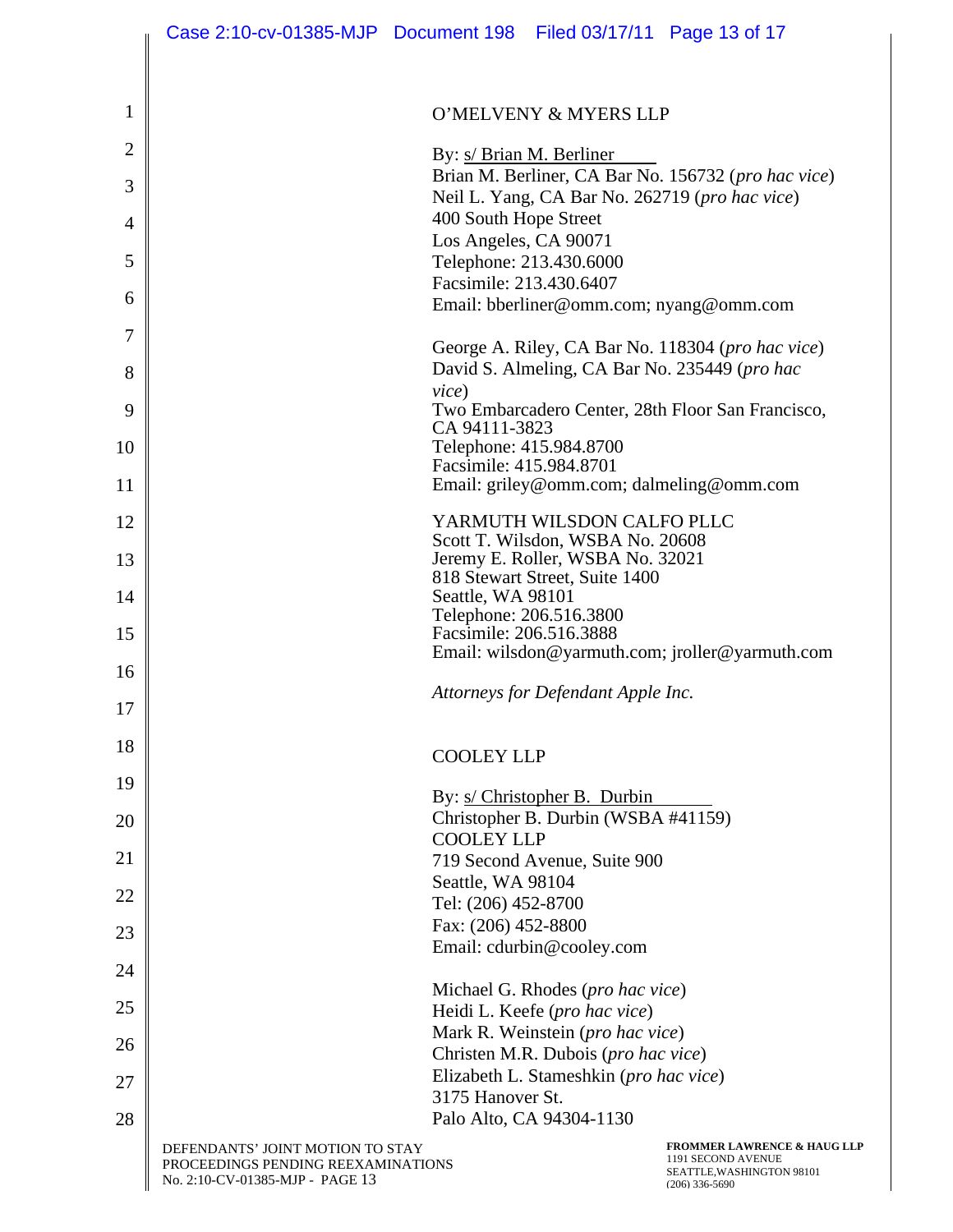|                | Case 2:10-cv-01385-MJP  Document 198  Filed 03/17/11  Page 14 of 17                                       |                                        |                                                                       |                                                                                                               |
|----------------|-----------------------------------------------------------------------------------------------------------|----------------------------------------|-----------------------------------------------------------------------|---------------------------------------------------------------------------------------------------------------|
|                |                                                                                                           |                                        |                                                                       |                                                                                                               |
| 1              |                                                                                                           | Tel: (650) 843-5000                    |                                                                       |                                                                                                               |
| $\overline{2}$ |                                                                                                           | Fax: (650) 849-7400                    |                                                                       |                                                                                                               |
| 3              | Attorneys for Defendant FACEBOOK, INC.                                                                    |                                        |                                                                       |                                                                                                               |
| 4              |                                                                                                           |                                        |                                                                       |                                                                                                               |
| 5              |                                                                                                           |                                        | KLARQUIST SPARKMAN, LLP                                               |                                                                                                               |
|                |                                                                                                           |                                        |                                                                       |                                                                                                               |
| 6              | By: s/ John D. Vandenberg<br>Arthur W. Harrigan, Jr.                                                      |                                        |                                                                       |                                                                                                               |
| 7              |                                                                                                           | Christopher T. Wion                    |                                                                       |                                                                                                               |
|                |                                                                                                           |                                        |                                                                       | DANIELSON HARRIGAN LEYH & TOLLEFSON                                                                           |
| 8              |                                                                                                           |                                        | 999 Third Avenue, Ste. 4400                                           |                                                                                                               |
| 9              |                                                                                                           |                                        | Seattle, Washington 98104<br>Telephone: (206) 623-1700                |                                                                                                               |
|                |                                                                                                           |                                        | Facsimile: (206) 623-8717                                             |                                                                                                               |
| 10             |                                                                                                           |                                        | Email: arthurh@dhlt.com                                               |                                                                                                               |
| 11             |                                                                                                           |                                        | chrisw@dhlt.com                                                       |                                                                                                               |
| 12             |                                                                                                           |                                        | J. Christopher Carraway, WSBA NO. 37944                               |                                                                                                               |
| 13             |                                                                                                           |                                        | Kristin L. Cleveland (pro hac vice)                                   |                                                                                                               |
|                |                                                                                                           |                                        | Klaus H. Hamm (pro hac vice)                                          |                                                                                                               |
| 14             |                                                                                                           |                                        | Derrick W. Toddy (pro hac vice)<br>John D. Vandenberg, WSBA NO. 38445 |                                                                                                               |
| 15             |                                                                                                           |                                        | KLARQUIST SPARKMAN, LLP                                               |                                                                                                               |
|                |                                                                                                           |                                        | 121 S.W. Salmon Street, Suite 1600                                    |                                                                                                               |
| 16             |                                                                                                           | Portland, Oregon 97204                 |                                                                       |                                                                                                               |
| 17             |                                                                                                           |                                        | Telephone: (503) 595-5300                                             |                                                                                                               |
|                |                                                                                                           |                                        | Facsimile: (503) 595-5301<br>E-mail: chris.carraway@klarquist.com     |                                                                                                               |
| 18             |                                                                                                           |                                        | kristin.cleveland@klarquist.com                                       |                                                                                                               |
| 19             |                                                                                                           |                                        | klaus.hamm@klarquist.com                                              |                                                                                                               |
|                |                                                                                                           |                                        | derrick.toddy@klarquist.com                                           |                                                                                                               |
| 20             |                                                                                                           |                                        | john.vandenberg@klarquist.com                                         |                                                                                                               |
| 21             |                                                                                                           |                                        |                                                                       | Attorneys for Defendants eBay Inc., Netflix, Inc.,                                                            |
|                |                                                                                                           |                                        | Office Depot, Inc., and Staples, Inc.                                 |                                                                                                               |
| 22             |                                                                                                           |                                        |                                                                       |                                                                                                               |
| 23             |                                                                                                           |                                        | STOKES LAWRENCE, P.S.                                                 |                                                                                                               |
| 24             |                                                                                                           | By: s/ Shannon M. Jost                 |                                                                       |                                                                                                               |
| 25             |                                                                                                           |                                        | Shannon M. Jost (WSBA #32511)                                         |                                                                                                               |
|                |                                                                                                           |                                        | Scott A.W. Johnson (WSBA #15543)<br>Aneelah Afzali (WSBA #34552)      |                                                                                                               |
| 26             |                                                                                                           |                                        |                                                                       |                                                                                                               |
| 27             |                                                                                                           | <b>Admitted Pro Hac Vice</b>           |                                                                       |                                                                                                               |
| 28             |                                                                                                           | Kevin X. McGann<br>Dimitrios T. Drivas |                                                                       |                                                                                                               |
|                |                                                                                                           |                                        |                                                                       |                                                                                                               |
|                | DEFENDANTS' JOINT MOTION TO STAY<br>PROCEEDINGS PENDING REEXAMINATIONS<br>No. 2:10-CV-01385-MJP - PAGE 14 |                                        |                                                                       | <b>FROMMER LAWRENCE &amp; HAUG LLP</b><br>1191 SECOND AVENUE<br>SEATTLE, WASHINGTON 98101<br>$(206)$ 336-5690 |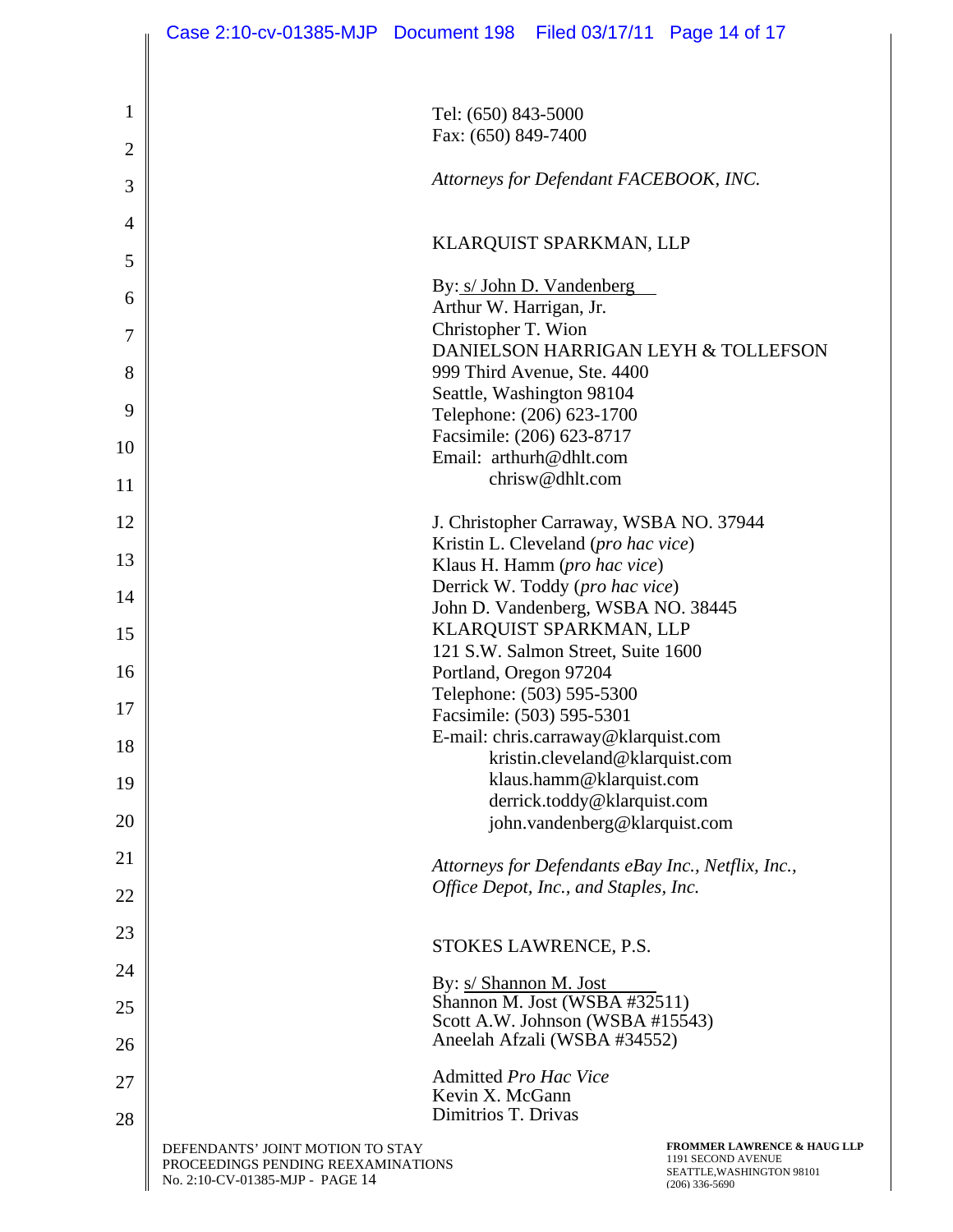|                | Case 2:10-cv-01385-MJP Document 198 Filed 03/17/11 Page 15 of 17                                          |                                                    |                                                                     |                                                                                                               |
|----------------|-----------------------------------------------------------------------------------------------------------|----------------------------------------------------|---------------------------------------------------------------------|---------------------------------------------------------------------------------------------------------------|
|                |                                                                                                           |                                                    |                                                                     |                                                                                                               |
| $\mathbf{1}$   |                                                                                                           | John E. Handy<br><b>Aaron Chase</b>                |                                                                     |                                                                                                               |
| $\overline{2}$ |                                                                                                           | <b>WHITE &amp; CASE LLP</b>                        | 1155 Avenue of the Americas                                         |                                                                                                               |
| 3              |                                                                                                           |                                                    | New York, NY 10036-2787                                             |                                                                                                               |
| 4              |                                                                                                           | Warren S. Heit<br>Wendi R. Schepler                |                                                                     |                                                                                                               |
| 5              |                                                                                                           | <b>WHITE &amp; CASE LLP</b><br>3000 El Camino Real |                                                                     |                                                                                                               |
| 6              |                                                                                                           | Building 5, 9th Floor<br>Palo Alto, CA 94306       |                                                                     |                                                                                                               |
| 7              |                                                                                                           |                                                    | Attorneys for Defendants Google Inc. and                            |                                                                                                               |
| 8              |                                                                                                           | YouTube, LLC                                       |                                                                     |                                                                                                               |
| 9              |                                                                                                           |                                                    |                                                                     |                                                                                                               |
| 10             |                                                                                                           |                                                    |                                                                     | WILDMAN, HARROLD, ALLEN & DIXON LLP                                                                           |
| 11             |                                                                                                           |                                                    | By: s/ John S. Letchinger<br>John S. Letchinger (pro hac vice)      |                                                                                                               |
| 12             |                                                                                                           |                                                    | letchinger@wildman.com                                              |                                                                                                               |
| 13             |                                                                                                           | rupert@wildman.com                                 | Douglas S. Rupert (pro hac vice)                                    |                                                                                                               |
|                |                                                                                                           |                                                    | 225 West Wacker Drive, Suite 2800                                   |                                                                                                               |
| 14             |                                                                                                           | Chicago, Illinois 60606<br>Tel: (312) 201-2698     |                                                                     |                                                                                                               |
| 15             |                                                                                                           |                                                    |                                                                     |                                                                                                               |
| 16             |                                                                                                           |                                                    | Kevin C. Baumgardner, WSBA No. 14263<br>kbaumgardner@corrcronin.com |                                                                                                               |
| 17             |                                                                                                           |                                                    | Steven W. Fogg, WSBA No. 23528                                      |                                                                                                               |
| 18             |                                                                                                           | sfogg@corrcronin.com                               | <b>CORR CRONIN MICHELSON</b>                                        |                                                                                                               |
| 19             |                                                                                                           |                                                    | <b>BAUMGARDNER &amp; PREECE LLP</b>                                 |                                                                                                               |
| 20             |                                                                                                           |                                                    | 1001 4th Avenue, Suite 3900<br>Seattle, Washington 98154            |                                                                                                               |
| 21             |                                                                                                           | Tel: (206) 625-8600                                |                                                                     |                                                                                                               |
| 22             |                                                                                                           |                                                    |                                                                     | Attorneys for Defendant OfficeMax North America,                                                              |
| 23             |                                                                                                           | Inc.                                               |                                                                     |                                                                                                               |
|                |                                                                                                           |                                                    | <b>SUMMIT LAW GROUP PLLC</b>                                        |                                                                                                               |
| 24             |                                                                                                           |                                                    |                                                                     |                                                                                                               |
| 25             |                                                                                                           |                                                    | By: s/ Cortney S. Alexander<br>Molly A. Terwilliger, WSBA #28449    |                                                                                                               |
| 26             |                                                                                                           |                                                    | 315 5th Avenue S, Suite 1000                                        |                                                                                                               |
| 27             |                                                                                                           | Seattle, WA 98104.2682<br>Tel: 206.676.7000        |                                                                     |                                                                                                               |
| 28             |                                                                                                           | Fax: 206.676.7001                                  |                                                                     |                                                                                                               |
|                | DEFENDANTS' JOINT MOTION TO STAY<br>PROCEEDINGS PENDING REEXAMINATIONS<br>No. 2:10-CV-01385-MJP - PAGE 15 |                                                    |                                                                     | <b>FROMMER LAWRENCE &amp; HAUG LLP</b><br>1191 SECOND AVENUE<br>SEATTLE, WASHINGTON 98101<br>$(206)$ 336-5690 |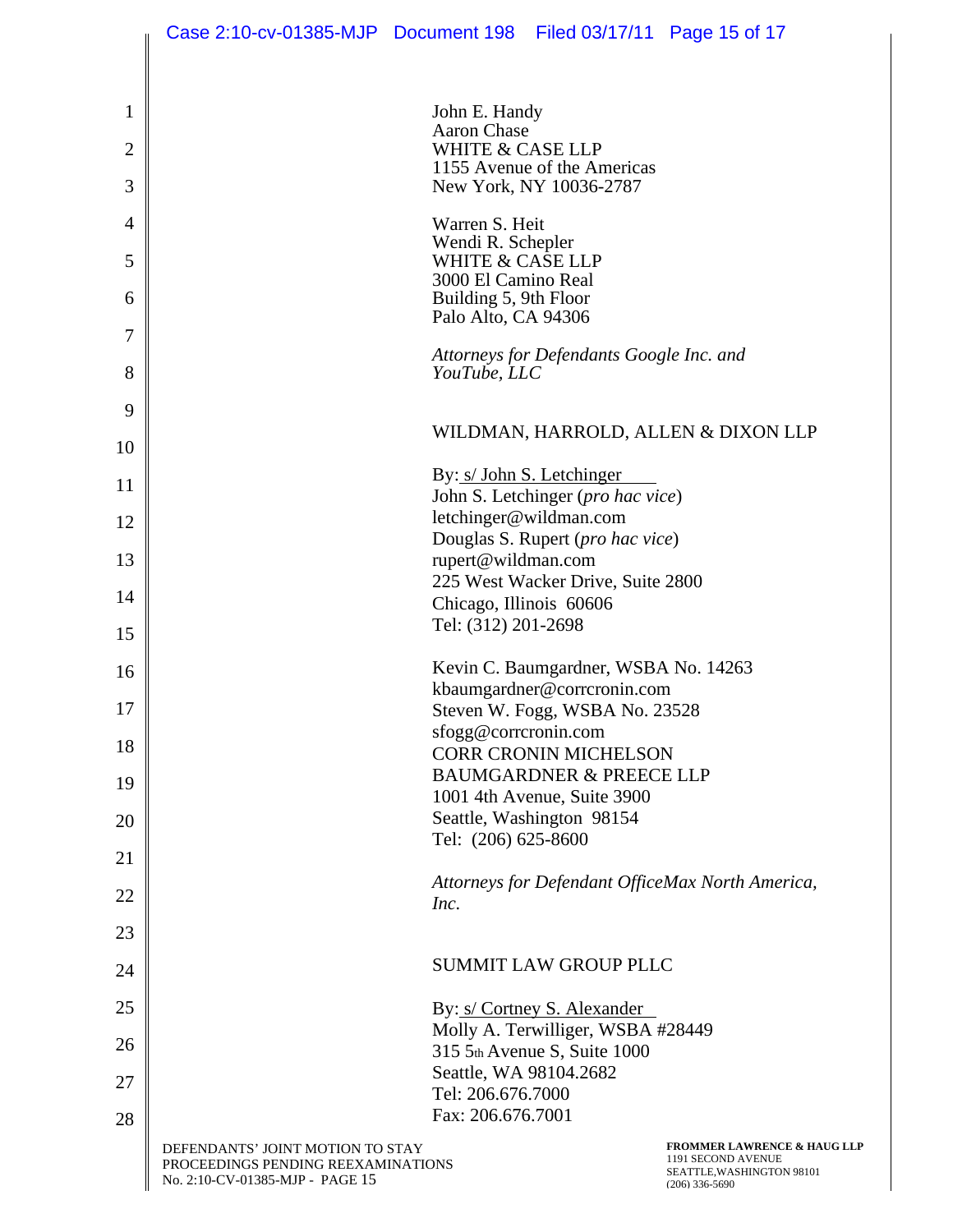|                | Case 2:10-cv-01385-MJP  Document 198  Filed 03/17/11  Page 16 of 17                                       |                                                 |                                                                      |                                                                                                    |  |
|----------------|-----------------------------------------------------------------------------------------------------------|-------------------------------------------------|----------------------------------------------------------------------|----------------------------------------------------------------------------------------------------|--|
|                |                                                                                                           |                                                 |                                                                      |                                                                                                    |  |
| 1              | mollyt@summitlaw.com                                                                                      |                                                 |                                                                      |                                                                                                    |  |
| $\overline{2}$ |                                                                                                           |                                                 | Gerald F. Ivey (pro hac vice)                                        |                                                                                                    |  |
| 3              |                                                                                                           |                                                 | FINNEGAN, HENDERSON, FARABOW,<br><b>GARRETT &amp; DUNNER, LLP</b>    |                                                                                                    |  |
| 4              |                                                                                                           |                                                 | 901 New York Avenue, N.W.<br>Washington, D.C. 20001-4413             |                                                                                                    |  |
| 5              |                                                                                                           | Tel: 202.408.4000                               | gerald.ivey@finnegan.com                                             |                                                                                                    |  |
| 6              |                                                                                                           |                                                 |                                                                      |                                                                                                    |  |
| $\tau$         |                                                                                                           |                                                 | Robert L. Burns (pro hac vice)<br>Elliot C. Cook (pro hac vice)      |                                                                                                    |  |
| 8              |                                                                                                           |                                                 | FINNEGAN, HENDERSON, FARABOW,<br><b>GARRETT &amp; DUNNER, LLP</b>    |                                                                                                    |  |
| 9              |                                                                                                           | Two Freedom Square                              | 11955 Freedom Drive, Suite 800                                       |                                                                                                    |  |
| 10             |                                                                                                           | Reston, VA 20190-5675<br>Tel: 571.203.2700      |                                                                      |                                                                                                    |  |
| 11             |                                                                                                           |                                                 | robert.burns@finnegan.com                                            |                                                                                                    |  |
| 12             |                                                                                                           |                                                 | elliot.cook@finnegan.com                                             |                                                                                                    |  |
| 13             |                                                                                                           |                                                 | Cortney S. Alexander (pro hac vice)<br>FINNEGAN, HENDERSON, FARABOW, |                                                                                                    |  |
| 14             |                                                                                                           |                                                 | <b>GARRETT &amp; DUNNER, LLP</b>                                     |                                                                                                    |  |
| 15             |                                                                                                           | 3500 SunTrust Plaza<br>303 Peachtree Street, NE |                                                                      |                                                                                                    |  |
| 16             |                                                                                                           | Atlanta, GA 30308-3263<br>Tel: 404.653.6400     |                                                                      |                                                                                                    |  |
| 17             |                                                                                                           |                                                 | cortney.alexander@finnegan.com                                       |                                                                                                    |  |
| 18             |                                                                                                           |                                                 | Attorneys for Defendant AOL Inc.                                     |                                                                                                    |  |
| 19             |                                                                                                           |                                                 |                                                                      |                                                                                                    |  |
| 20             |                                                                                                           |                                                 |                                                                      |                                                                                                    |  |
| 21             |                                                                                                           |                                                 |                                                                      |                                                                                                    |  |
| 22             |                                                                                                           |                                                 |                                                                      |                                                                                                    |  |
| 23             |                                                                                                           |                                                 |                                                                      |                                                                                                    |  |
| 24             |                                                                                                           |                                                 |                                                                      |                                                                                                    |  |
| 25             |                                                                                                           |                                                 |                                                                      |                                                                                                    |  |
| 26             |                                                                                                           |                                                 |                                                                      |                                                                                                    |  |
| 27             |                                                                                                           |                                                 |                                                                      |                                                                                                    |  |
| 28             |                                                                                                           |                                                 |                                                                      |                                                                                                    |  |
|                | DEFENDANTS' JOINT MOTION TO STAY<br>PROCEEDINGS PENDING REEXAMINATIONS<br>No. 2:10-CV-01385-MJP - PAGE 16 |                                                 |                                                                      | FROMMER LAWRENCE & HAUG LLP<br>1191 SECOND AVENUE<br>SEATTLE, WASHINGTON 98101<br>$(206)$ 336-5690 |  |